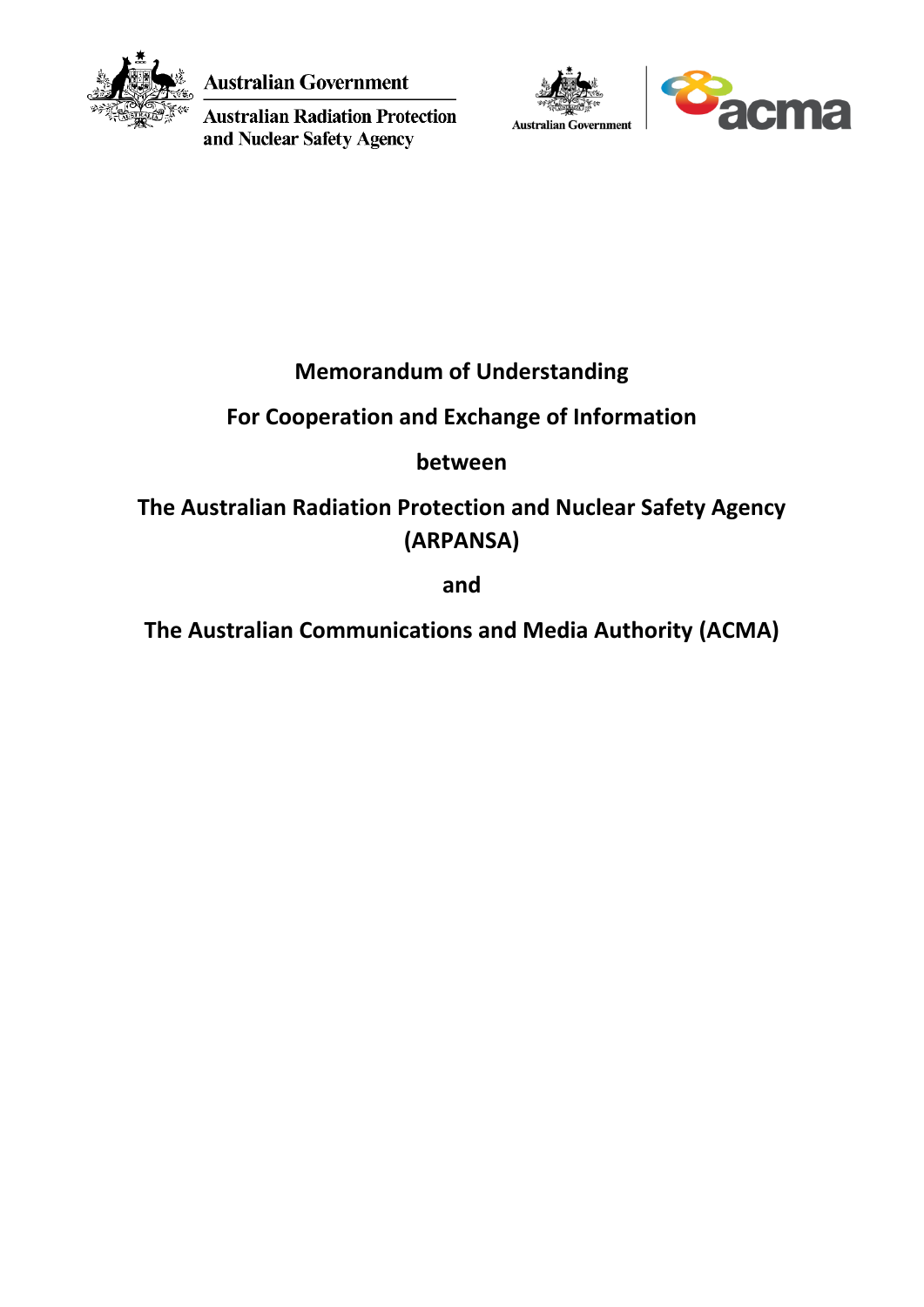### **1. Recitals**

- 1.1. The Australian Communications and Media Authority (the ACMA) and the Australian Radiation Protection and Nuclear Safety Agency (ARPANSA), (together, the Parties):
	- 1.1.1.acknowledge the value of cooperation and collaboration between the Parties for the effective performance of their respective statutory functions; and
	- 1.1.2.affirm the common interest of the Parties, pursuant to those functions, in the development and implementation of certain technical and regulatory requirements on radiocommunications infrastructure concerning human exposure to electromagnetic energy (EME).

### **2. Background**

- 2.1. The ACMA is a statutory agency established by section 6 of the *Australian Communications and Media Authority Act 2005*. The ACMA regulates, amongst other things, radiocommunications, broadcasting and datacasting services, telecommunications and Internet content in Australia.
- 2.2. ARPANSA is a non corporate Commonwealth entity charged under the *Australian Radiation Protection and Nuclear Safety Act 1998* with responsibility for protecting the health and safety of people, and the environment, from the harmful effects of radiation (ionising and non-ionising).
- 2.3. This Memorandum replaces the Memorandum of Understanding for Co-operation and Exchange of Information between the ACMA and ARPANSA of 19 March 2015.

# **3. Purpose and scope**

- 3.1. This Memorandum establishes the framework to facilitate the exchange of information between the Parties while recognising the legal, policy and administrative limits on the powers of each of the Parties to exchange such information.
- 3.2. This Memorandum is a voluntary statement of the intent of the Parties to cooperate with each other and assist each other, and accordingly does not create any enforceable rights or impose any legally binding obligations on either Party.
- 3.3. The Parties shall use their best endeavours to comply with the terms of this Memorandum.

# **4. Public messaging**

4.1. The Parties shall work together to ensure clear public messaging about the legislative responsibilities of each party, particularly in relation to public concerns about EME associated with the deployment and use of radiocommunications transmitters, including devices.

#### **5. Requests for information**

- 5.1. A Party may request documents, information or assistance from the other Party relevant to the requesting Party's powers and functions.
- 5.2. A Party may, at its discretion, decline a request for documents, information or assistance made under this clause 5, in whole or in part.